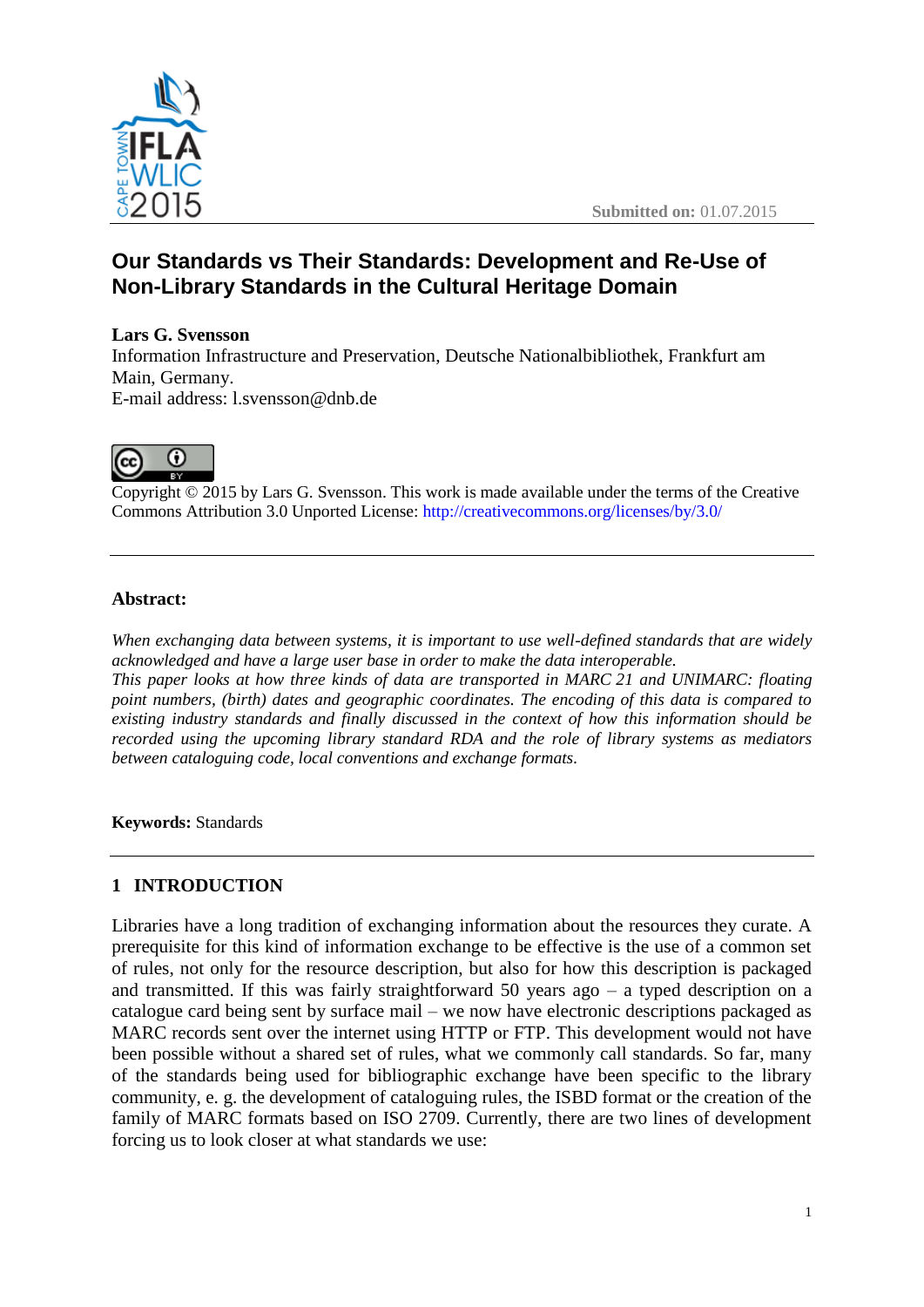- 1. Bibliographic information is today not only intended for human consumption but must also be ready for machine-interpretation
- 2. There is an increasing interest in use and re-use of data from libraries both authority data and title data – by organisations outside of the traditional library domain

The first development means that we need to store our information in a way that machines can read and act on, in a sense we're turning bibliographic information into data, which among other things will enable us to build better user interfaces. The second line of development makes it necessary to discuss what standards we must use in order to enable non-library systems to make sense of our data. Do we use our standards or their standards? The rest of this paper is structured as follows: Section 2 analyses three types of data where current library standards for data creation and exchange make interoperability with outside systems more difficult than necessary: dates, floating point numbers and geographic coordinates. Section 3 looks at the instructions in upcoming content standard RDA and how they relate to the exchange formats. Section 4 finally is a call-for-action: what do librarians need to do in order to make their data more interoperable.

#### **2 CASE STUDIES**

This chapter looks at three cases where current library standards for data creation and exchange make interoperability with outside systems more difficult than necessary: dates, floating point numbers and geographic coordinates. All three cases have in common that they deal with information that is obviously suitable for machine consumption (and possibly also created by machines), as opposed to text such as title or publication statements that are transcribed verbatim from the resource at hand.

#### **2.1 Floating point numbers**

One commonly performed task when processing data is comparing numbers, e. g. for creating a sorted list or for deciding which rule applies for the processing of a specific object. The most commonly used norm for floating point numbers  $(FPN)$  is IEEE 754<sup>1</sup> (also published as ISO/IEC/IEEE 60559:2011) where a FPN is defined as  $(-1)^s \times c \times b^q$  where *b* is the base (2 or 10),  $s = a$  sign (0 or 1),  $c = a$  significand (or "coefficient") and  $q = an$  exponent. An example is  $-12345\times10^{-3}$  or 98.7654×10<sup>6</sup>, compactly written as  $-12345e-3$  resp. 98.7654e6. It is important to note that the standard mandates that the significand (or mantissa) uses a radix *point*, i. e. the correct format for a number with a fraction is "123.456" (which is the common formatting e. g. South-East Asia and in the English speaking part of the world), whereas continental Europe, large parts of Africa and northern Asia use a radix comma, i. e. "123,456" (both cases indicating a number x:  $123 \le x \le 124$ ). In scientific data processing, the use of a radix point is prevalent, being the variant used by most computer systems and for the internal representation in most programming languages.<sup>2</sup>

On recent case where floating point numbers have entered into library exchange formats is in field 883 in MARC 21: "Machine-generated Metadata Provenance", introduced in September  $2012$ .<sup>3</sup> The contents of this repeatable field are really meta-meta-data, giving information about how contents of other fields were created. Given that a growing number of libraries are experimenting with the assignment of subject headings derived from full text

 $\overline{a}$ 

<sup>1</sup> https://en.wikipedia.org/wiki/IEEE\_754

<sup>&</sup>lt;sup>2</sup> Most programming languages offer the possibility to localise the way numbers are formatted in the user interface. This must not be confused with how the numbers are represented internally.

<sup>3</sup> http://www.loc.gov/marc/bibliographic/bd883.html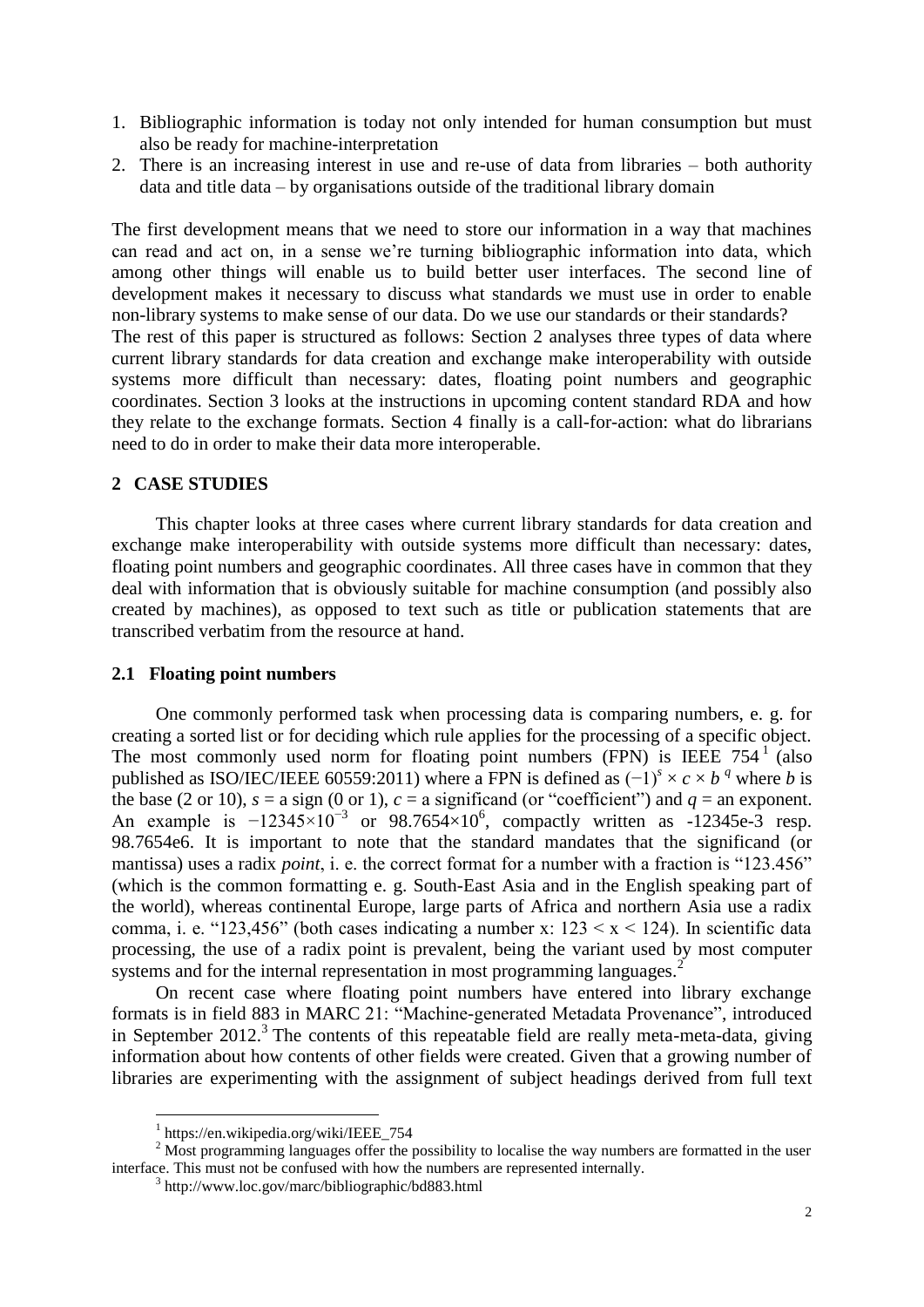analysis it is growing more and more important for consumers to know if a certain subject heading was assigned intellectually or by a machine (and when assigned by machine: using which algorithm and with which confidence).

The confidence with which the machine generated a certain piece of information is transported in 883 \$c: "Confidence value". The description tells us that this subfield "contains a floating point value between 0 and 1," and goes on to specify that "either a comma or a point may be used as a decimal marker." This of course has the advantage that a human entering a value into 883 \$c could do that in the format they are most accustomed to. Given, however, that we can assume that the contents are almost always created and interpreted by machines, we would expect the use of "floating point number" in the sense of IEEE 754 which mandates decimal *point*. If you try to create a FPN in Java, e. g. "0,456e-3", by using float  $f =$  Float.valueOf("0,456e-3"), it will not accept the input but throw a NumberFormatException.<sup>4</sup> Since the subfield contents can only be a number between 0 and 1, we can of course inspect the string to figure out if the data is formatted using a decimal point or a decimal comma and then convert it correspondingly. This, however, requires extra processing on the data consumer side and certainly is not in the sense of Postel's law: "Be rigid in what you send and liberal in what you accept".

If you implement 883 in your MARC 21 data exchange, please use the decimal point as a fraction mark. It will make life easier for your customers wanting to select only those automatically created subject headings that were created with a confidence larger than e. g. 0.8.

#### **2.2 (Birth) Dates**

 $\overline{a}$ 

Dates are prevalent in all kinds of bibliographic and authority information, be it a publication date, the birthdate of a person or the date on which some machine-processing of data in an ILS was performed. This makes it even more astonishing that the recording, storing and exchanging information about time-bound events is regulated very loosely both in cataloguing instructions and in exchange format documentation. The examples here focus on birth dates of persons.

A common example of how dates are used in end user applications is to offer the possibility to search for events within a certain timeframe (e. g. creating a list of all people born between 1850 and 1899) or to show events on a timeline. Most major programming languages offer at least basic support for comparing and sorting dates, in order to be able to process the data, they need to be able to parse the string representing the date in order to create an internal representation. The most widely adopted format for dates is ISO 8601 "Data elements and interchange formats – Information interchange – Representation of dates and times,"<sup>5</sup> where dates (and time points) are represented in the order year, month, day and the parts can be separated by dashes (2015-08-19, extended format) or written together (20150819, basic format). There is a specific profile of ISO 8601 developed by the W3C that aims "to simplify the use of ISO 8601 in World Wide Web-related standards."<sup>6</sup> Of particular interest to the cultural heritage community is the Extended Date/Time Format (EDTF) 1.0,<sup>7</sup> a date format proposed by the Library of Congress that on the one hand acts as a profile of ISO 8601 by narrowing down the number of supported date/time formats, and on the other hand also extends that specification by offering syntax for uncertain and approximate dates (e. g.

<sup>&</sup>lt;sup>4</sup> For a thorough documentation of how to represent FPNs in Java, cf.

<https://docs.oracle.com/javase/7/docs/api/java/lang/Double.html#valueOf%28java.lang.String%29> 5

[https://en.wikipedia.org/wiki/ISO\\_8601](https://en.wikipedia.org/wiki/ISO_8601)

<sup>&</sup>lt;sup>6</sup><br><http://www.w3.org/TR/NOTE-datetime><br><sup>7</sup> http://www.log.gov/standards/datatime/

[http://www.loc.gov/standards/datetime/pre-submission.html;](http://www.loc.gov/standards/datetime/pre-submission.html) all examples are taken from this source.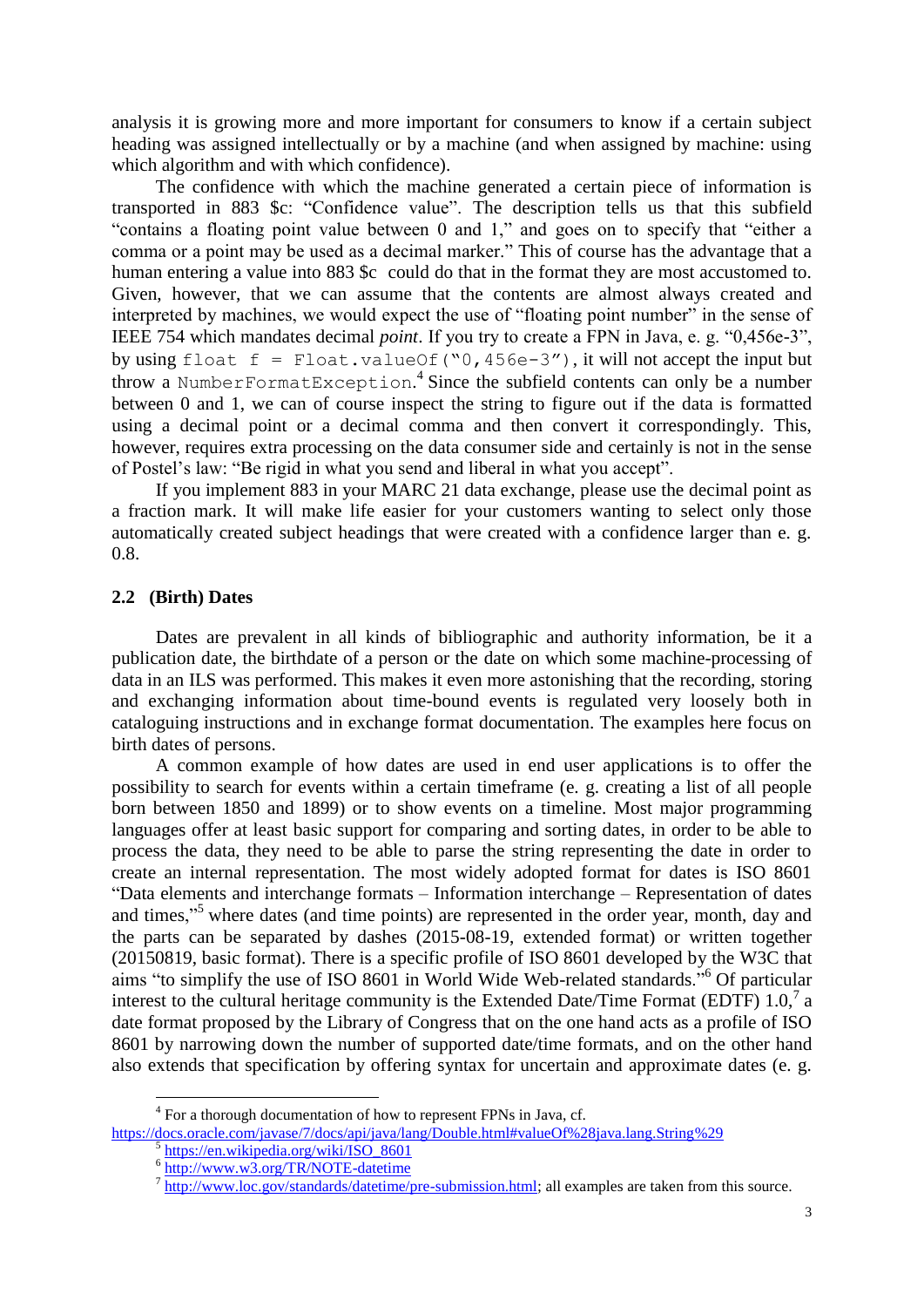"1984~" for "'approximately' the year 1984"), unspecified dates ("199u" for "some unspecified year in the 1990s."), sets of dates ("[1667,1668,1670..1672]" meaning "one of the years 1667, 1668, 1670, 1671, 1672" and "{1667,1668,1670..1672}" meaning "all of the years 1667, 1668, 1670, 1671, 1672" (i. e. not the interval 1667-1672, but an event taking place each of the years). The proposal is very promising, what is lacking is a section on the applicability of the standard datatypes from XML schema<sup>8</sup> with the extended dates: Would e. g. "1984~" still have the datatype xsd:date or would it be necessary to introduce new types for the extensions?

## 2.2.1 MARC 21 Authority

In the MARC 21 Authority format, there are at least three places where the birth date of person can be recorded: 046, 100 and  $548<sup>9</sup>$  At all three places, different date formats are used.

The most commonly used field for birth (and death) dates in MARC 21 is probably the field 100: "Heading-Personal Name".<sup>10</sup> The date is entered in 100 \$d and the format is fairly liberal: "Dates of birth, death, or flourishing or any other date used with a name. A qualifier used with the date (e.g., b., d., ca., fl., ?, cent.) is also contained in subfield \$d." The examples include "1678-1763", "d. 45 B.C" and "1240 or 41-ca. 1316". In the case of 100 \$d, the liberal date format can be considered a feature rather than a bug, since 100 is intended for human consumption rather than for machine processing, so any date format that is understandable for a patron browsing a set of person authorities is acceptable. We must not, however, expect that machines can make sense of the information contained.

The second possibility in MARC 21 is 548: "See Also From Tracing-Chronological Term". The chronological term goes into 548 \$a for the specification is very brief: "Chronological term used as an entry element," which essentially allows any format with the addition that it applies to information "occurring in chronological term headings constructed according to generally accepted thesaurus-building conventions (e.g., *Faceted Application of Subject Terminology* (FAST))," and that "chronological terms include dates that are used as the lead element of subject or added entry access fields in bibliographic records." The use of 548 for transporting birth and death dates is fairly non-standard; it seems that the only institution using this possibility is the Deutsche Nationalbibliothek, the reason being that it is the field that supports the largest range of relation types between the described entity and the chronological term.

A further place to transport dates in MARC 21 Authority is 046: "Special Coded Dates", last updated in April  $2015$ .<sup>11</sup> This field provides subfields for e. g. birth and death dates, establishment and termination dates or start and end of a period. For data exchange purposes, the most important point is that in all subfields,

date and time are recorded according to *Representations of Dates and Times* (ISO 8601) in the pattern yyyy, yyyy-mm, or yyyymmdd (4 for the year, 2 for the month, and 2 for the day) unless subfield \$2 (Source of date) specifies another date scheme.

This means that a consuming application can first look at 046 \$2 to find out how the dates are encoded and then interpret the dates using standard date parsers, defaulting to an

 $\overline{a}$ 

<sup>&</sup>lt;sup>8</sup> <http://www.w3.org/TR/xmlschema11-2/#built-in-primitive-datatypes>

<sup>&</sup>lt;sup>9</sup> A full list of where dates are used in MARC 21 is available at [http://www.loc.gov/marc/yr2000.html,](http://www.loc.gov/marc/yr2000.html) for authority data those fields marked with "AD".

<sup>&</sup>lt;sup>10</sup> <http://www.loc.gov/marc/authority/ad100.html>

<sup>&</sup>lt;sup>11</sup> <http://www.loc.gov/marc/authority/ad046.html>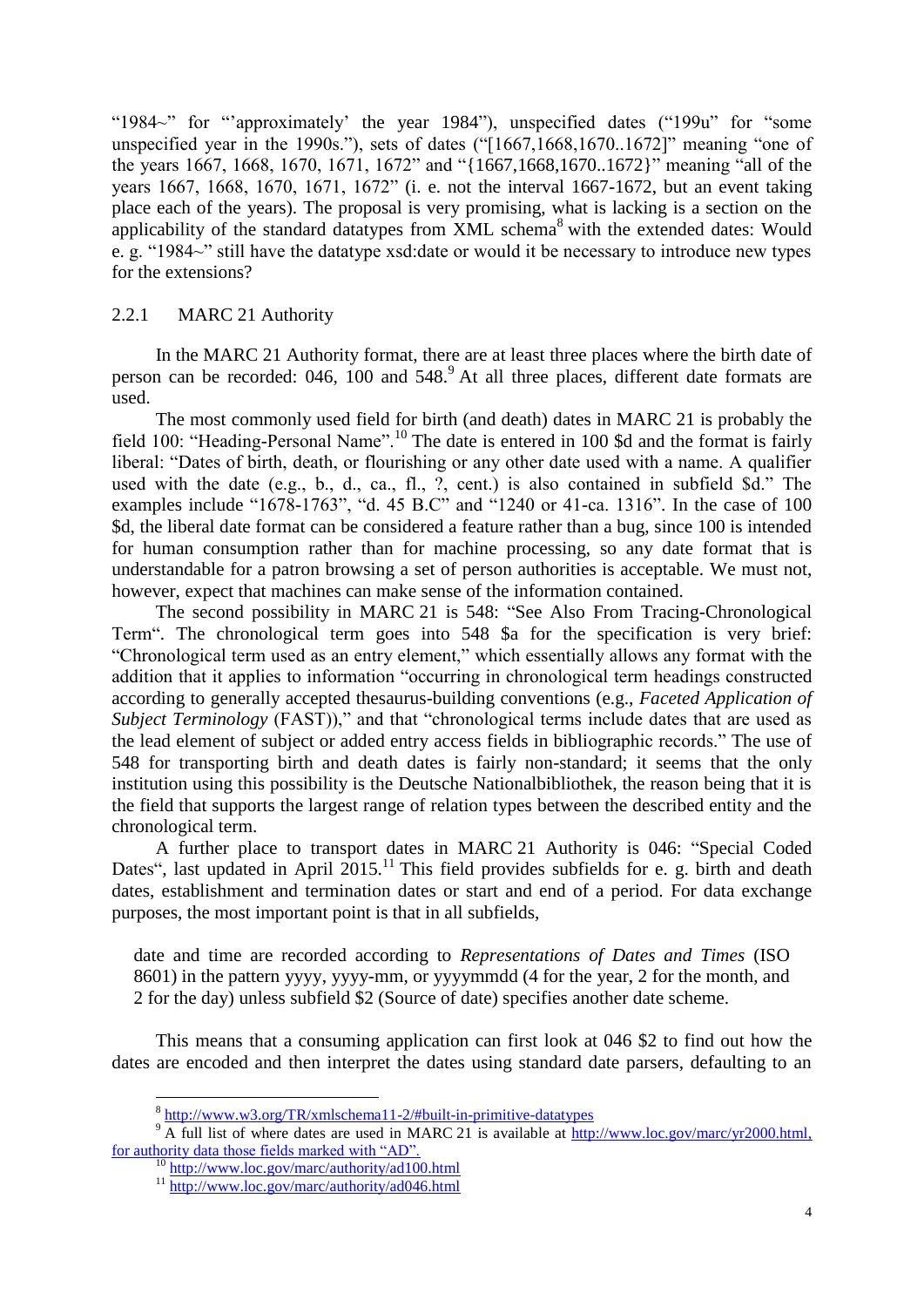ISO 8601 parser if \$2 contains no data. This makes it extremely easy to build new functionality on top of the library information.

## 2.2.2 UNIMARC Authorities

In the UNIMARC Authorities format, there are two places to put birth dates: 200 \$f: "Authorized Access Point – Personal Name – Dates" and 640 \$f/\$i: "Place(s) and Date(s) Associated with the Entity -- Date of beginning or unique date".

The guidelines for 200 \$f are similar to those for 100 \$d in MARC 21 Authorities: the field is not structured and is more geared towards human inspection than machine consumption (UNIMARC 2009, 111-113). This is in sharp contrast to the well-defined semantics of 640 (UNIMARC 2009, 229-232). For both subfields describing dates in 640 (\$f and \$i) UNIMARC mandates a field length of exactly ten positions. The first one (position 0) contains era information where a "#" indicates CE (Common Era) and "-" BC (Before Common Era). The positions 1-8 contain

eight numeric characters in ISO standard form (ISO 8601) for dates YYYYMMDD where YYYY represents the year, MM the month with leading 0 if necessary and DD the day of the month wich leading 0 if necessary. If any digit in a year, month and/or day is unknown, the character position should be blank. [X 230]

The last character (position 9) transports reliability information, "#" indicating that the information is certain and "?" that it is an uncertain date.

Again, the explicit reference to ISO 8601 as the date format makes it easy for consuming applications to interpret the data correctly.

## **2.3 Geographic Coordinates**

 $\overline{a}$ 

When cataloguing maps and other resources describing spatial resources, it is common to also record the geographic coordinates describing the spatial extent of the item at hand. Likewise we increasingly find geospatial information in authority data describing geographic entities such as countries, cities or mountains. Through new services such as Open Streetmap, there is much interest in geolocated information, since it allows the data to be visualised in new user-friendly ways. This is also true for bibliographic data, where the combination of bibliographic resources linked to authority data containing geographic coordinates makes it possible to e. g. find documents related to a certain geographic region, or to plot the distribution area of a regional newspaper on a map as in the upcoming newspaper portal for the German Union Catalogue of Serials (Zeitschriftendatenbank, ZDB).<sup>12</sup> Geographic coordinates are more complex than they seem at first glance: what is generally perceived as a question of latitude and longitude, is to experts a matter of different ellipsoids and coordinate reference systems (CRS), where a CRS is a combination of a specific ellipsoid, the axis order (lat/long vs. long/lat) and other information. This complexity is generally not mirrored in the bibliographic information, e. g the content standards do not explicitly mention the ellipsoid used, which means that most people will assume WGS 84 since that is the most commonly used one.

<sup>12</sup> http://www.dnb.de/EN/Wir/Projekte/Laufend/zdbWeiterentwicklung.html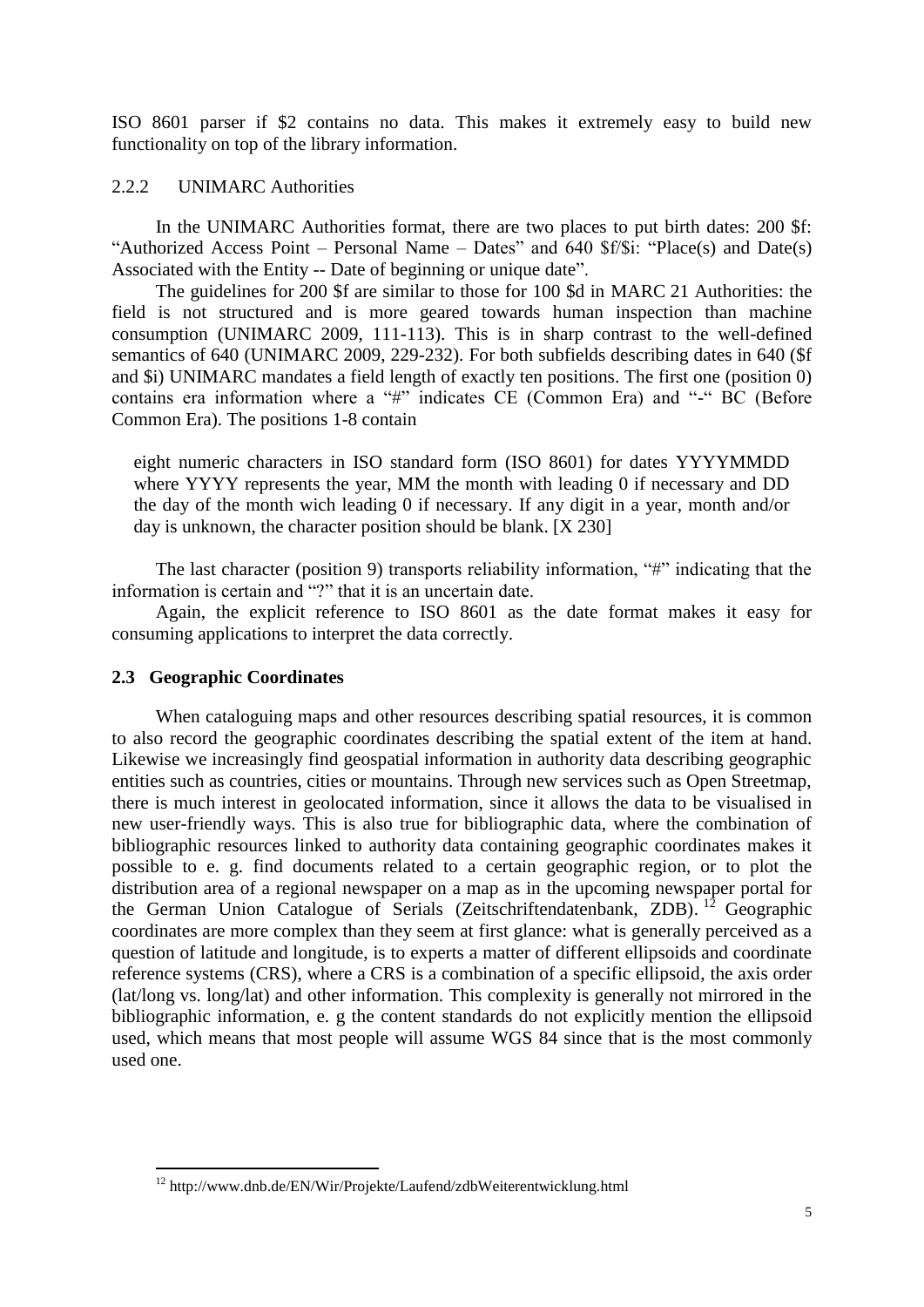## 2.3.1 MARC 21 Authority

In MARC 21 Authority, geographic coordinates are exchanged in field 034: Coded Cartographic Mathematical Data.<sup>13</sup> In the simplest case, the coordinates describe a bounding box giving the western- and easternmost longitudes and the northern- and southernmost latitudes (subfields \$d, \$e, \$f and \$g). The format of the coordinates is not very rigid, but only specifies that "the coordinates may be recorded in the form *hdddmmss* (hemispheredegrees-minutes-seconds), however, other forms are also allowed, such as decimal degrees." It is also possible to specify more complex geometries such as polygons using inner and outer G-rings. In those cases, the rings are described by entering latitudes and longitudes pairwise into subfields \$s and \$t; a second indicator of "0" denotes an outer, "1" an inner ring, there is no specification if the coordinates should run clockwise or counter clockwise. The description of e. g multipolygons is not specified.

## 2.3.2 UNIMARC Authorities

UNIMARC records geographic coordinates in field 123: "Coded Data Field: Territorial or Geographical Name" (UNIMARC 2009, 77f.). UNIMARC can only describe bounding boxes by recording western- and easternmost longitudes and northern- and southernmost latitudes in \$d, \$e, §f and \$g. All those subfields are fixed-length, with position 0 being the hemisphere, 1-3 the degrees, 4-5 the minutes and 6-7 the seconds. There is no support for more complex geometries.

2.3.3 Wide-spread non-library standards

The most important standards body for geospatial information is the Open Geospatial Consortium (OGC). Among other specifications, the OGC has published two text formats for describing geometries, "Geography Markup Language" (GML), an XML grammar, and "Well-Known Text (WKT)" a string markup format. Both those formats are well-defined, both in terms of how to describe complex geometries such as multipolygons and of how to specify which CRS the data uses, including a default to CRS 84 if no CRS is given. WKT has a large implementation base and is supported by most large database systems and is also supported by the GeoSPARQL standard thus making WKT data easy to integrate with different search scenarios including sharing on the (sematic) web.

## **3 DATES AND GEOGRAPHIC COORDINATES IN RDA**

The upcoming cataloguing code RDA (Resource Description and Access) goes a long way to specify how to describe library resources and authorities. In this section we have a brief look at the instructions RDA provides on how to enter dates and geographic coordinates (there is currently no section in RDA where the entry of floating point numbers is described).

## **3.1 Birth dates**

 $\overline{a}$ 

The relevant section in RDA advices the cataloguer to "record dates in terms of the calendar preferred by the agency creating the data" and to "record a date associated with a person by giving the year." An option used by PCC, BL and D-A-CH is to "add the month or month and day in the form *[year] [month] [day]* or *[year] [month]*. Record the month in a language and script preferred by the agency creating the data." (RDA 2015, §9.3.1.3)

<sup>&</sup>lt;sup>13</sup> <http://www.loc.gov/marc/authority/ad034.html>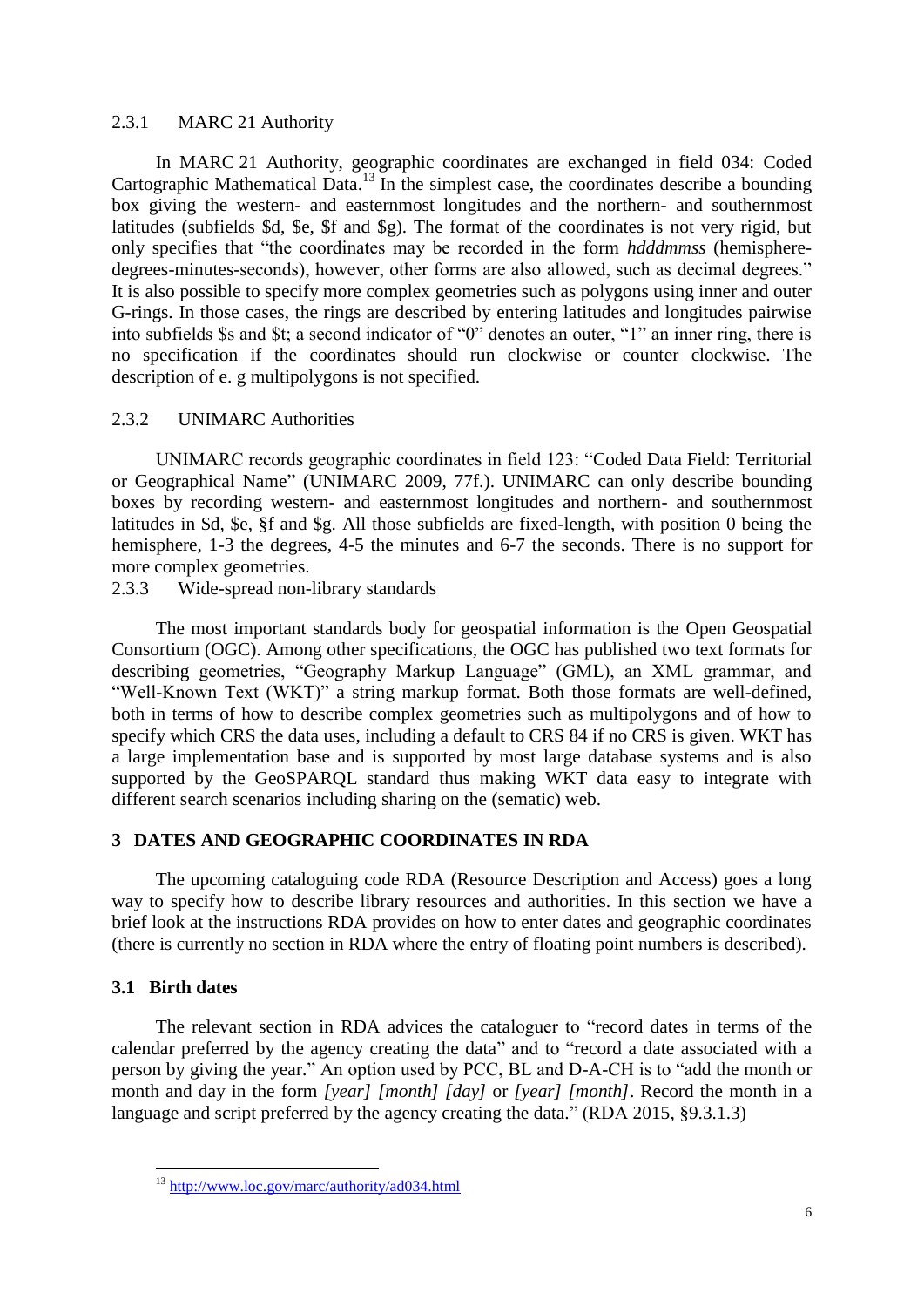Whereas those rules make it very easy for a cataloguer to enter the information and for a (local) library patron to understand it, this instruction introduces a tension between the cataloguing code and the exchange format. If the date entered by the cataloguer is stored verbatim in the exchange format, it will be difficult for a machine to interpret the data correctly, particularly if the data is re-used by a consumer not knowledgeable of the context in which the data was created. The first is the calendar referred to as "the calendar preferred by the agency creating the data", the second is the recording of the month "in a language and script preferred by the agency creating the data". As long as the instruction does not tell the cataloguer to also record which calendar is meant (Islamic, Solar Hijri, Hebrew, Julian, Gregorian ...) converting the text to e g. an ISO 8601 date is not possible.

#### **3.2 Geographic coordinates**

RDA supports two cataloguing scenarios: bounding boxes and polygons. The bounding box is described in a fashion similar to how that data is exchanged in MARC 21 and UNIMARC. Further, RDA has instructions for how to record polygons (so far only for maps, not for authorities) in 7.4.3.3: Recording Strings of Coordinate Pairs (RDA 2015, §7.4.3.3). The instruction tells the cataloguer to record the points in the polygon as long/lat and to "list coordinate pairs in clockwise order, starting with the most southeastern vertex of the polygon. [...] The first and last coordinate pairs are the same. [...] If an area or areas within a given polygon are excluded, list the coordinate pairs for any excluded area in counterclockwise order." The treatment of multipolygons is not specified in RDA.

This treatment of polygons is, however, not compatible with the way polygons are described using the geospatial industry-standard WKT. In WKT, a polygon is described as a series of coordinate points (per default long/lat). If a polygon contains several series, the first one is the exterior ring and the other are interior ones (holes). Regarding the order of the coordinate pairs, WKT is precise:

"The exterior boundary LinearRing defines the 'top' of the surface which is the side of the surface from which the exterior boundary appears to traverse the boundary in a counter clockwise direction. The interior LinearRings will have the opposite orientation, and appear as clockwise when viewed from the 'top'" (OPENGIS 2011, §6.1.11.1 (S.26)).

This means that in RDA the order of the coordinate pairs is exactly the reverse of the order specified in WKT and again, this introduces a tension between the cataloguing code and a possible exchange format. 14

#### **3.3 So is that a problem?**

 $\overline{a}$ 

So are those differences between cataloguing code and exchange formats a problem? It can be, but it does not have to. It is only then a problem when the data is recorded directly into the exchange format (e. g. MARC) without any normalization or standardization. This is the point where cataloguing interfaces enter the equation. A well-designed library system acts as a mediator between the cataloguer entering the data, the machine interfaces where (machine-readable) data exchange takes place and the end-user interfaces where discovery and access take place. That means that the cataloguing interface should allow the cataloguer to describe the resources at hand using local conventions, such as date formats (calendar

 $14$  This order is not a problem in GML, since the GML representation explicitly specifies if it is an exterior or an interior ring.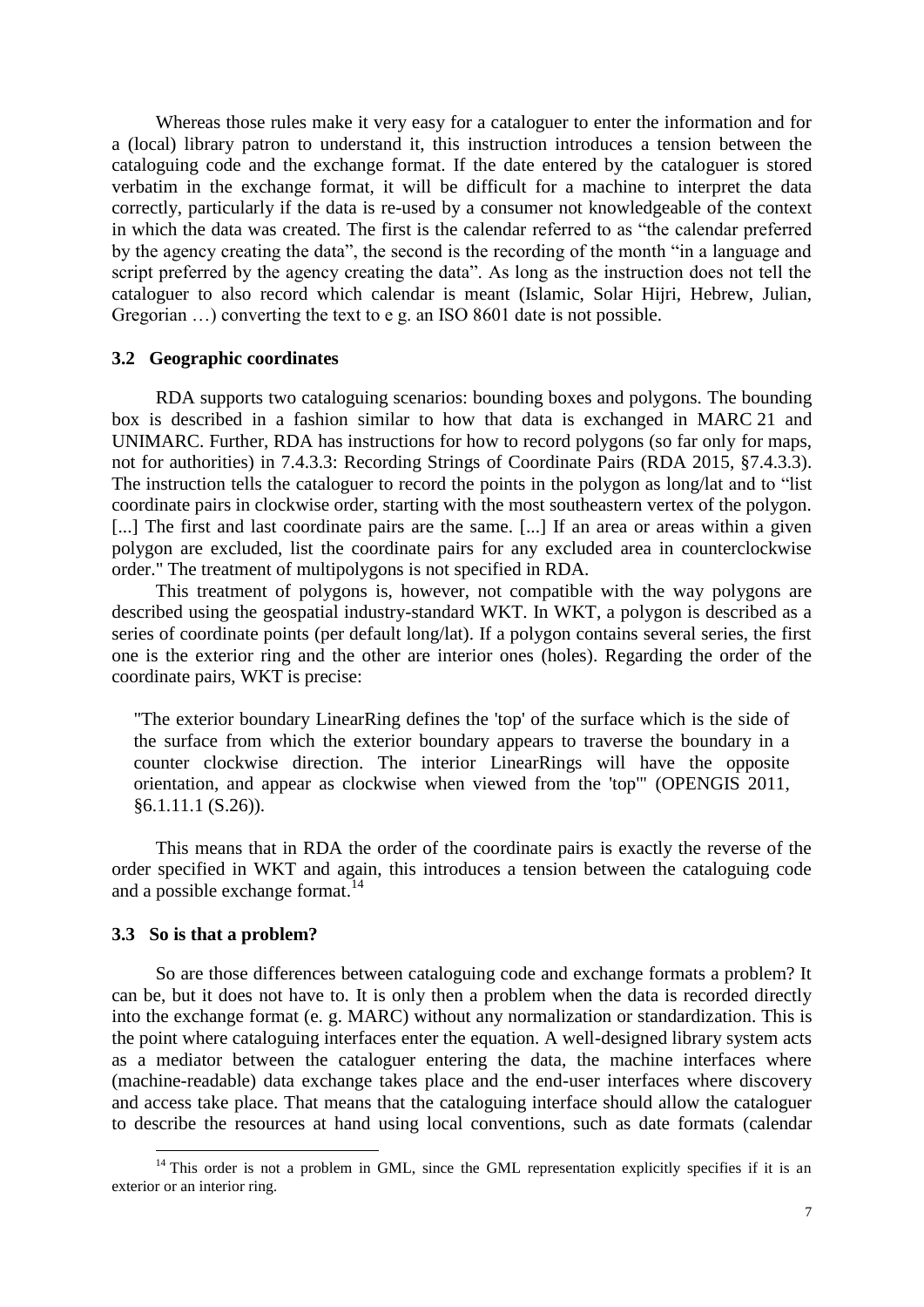used, language-specific names of months), floating point numbers (point or comma as decimal mark) or geographic coordinates (axis order, coordinate reference system) without having to know neither how the system stores this data internally, nor what it looks like when exchanged.

In the data exchange formats, well-known and widely adopted standards must be used wherever possible in order ensure that the information can interoperate with as many external systems as possible. This means that the format specifications need to be precise in both syntax and semantics of the data transported. Some data syntaxes such as XML, Turtle and N-Triples work with datatypes telling a consuming application to interpret a sequence of characters, e. g. "123" as a number by explicitly stating that "123" is an integer as in "123"^^xsd:integer. This can lead to errors, of course, if the data is not semantically correct. In its Linked Data Service, the DNB adds the datatype "xsd:date" to e. g. birth and death dates of persons. When a consumer tried to load this data into a triple store, the software reported several content errors in the data, making it obvious that while "2015-04-31" is a *syntactically* correct date, it is still illegal since there is no April 31 in any given year. We decided to use that as a feature and reported the incorrect dates back to the data maintainers thus implementing a new way to perform quality control.

#### **4 SO WHAT DO LIBRARIES NEED TO DO?**

In order to stay interoperable, libraries need to ensure that they use internationally acknowledged, well-known standards when representing their data, so that it can easily be consumed by third-party applications outside of the library domain. Library data does contain much text, e. g. titles or names of persons or corporate bodies. For those, library-specific guidelines for the creation and selection of preferred name forms absolutely make sense, since the use of common, well-documented standards also make it easier to perform string matching and thus to consolidate data from different sources. As soon as the data is not library-specific but we can reasonably expect third-party applications to analyse, convert and mix library data with data from other sources, e. g. in a search engine or a research platform, the use of industry standards must be mandatory.

Librarians also need to actively take part in the work performed by other standards bodies, such as W3C or IETF. The work is often perceived as extremely technical, but in many cases they have working groups that focus on data formats and data exchange, such as the joint W3C/OGC Spatial Data on the Web WG, or the IETF working group for persistent identifiers that also is updating the urn:nbn-schema for the representation of national bibliography numbers as urns.

In order to make data entry easy for cataloguers, system vendors also need pay more attention to how to design user interfaces. A little localisation can go a long way and will probably be a competitive advantage since cataloguing is often externalised. This does not have to be to save costs, but also to allow for more flexible working environments, e. g. a US library with a large Afghanistan collection hiring a cataloguer located in Afghanistan.<sup>15</sup> In this case the cataloguing staff in the USA would have a user interface localised for North America, while the cataloguer in Afghanistan would have a different user interface accepting e. g. dates according to the Islamic calendar. In both cases the ILS converts the data to a common internal format and ensures that the exchanged library data is standards compliant.

After all, books are useless if no one can find them.

 $\overline{a}$ 

<sup>&</sup>lt;sup>15</sup> Example borrowed from (Düren and Ross 2014).